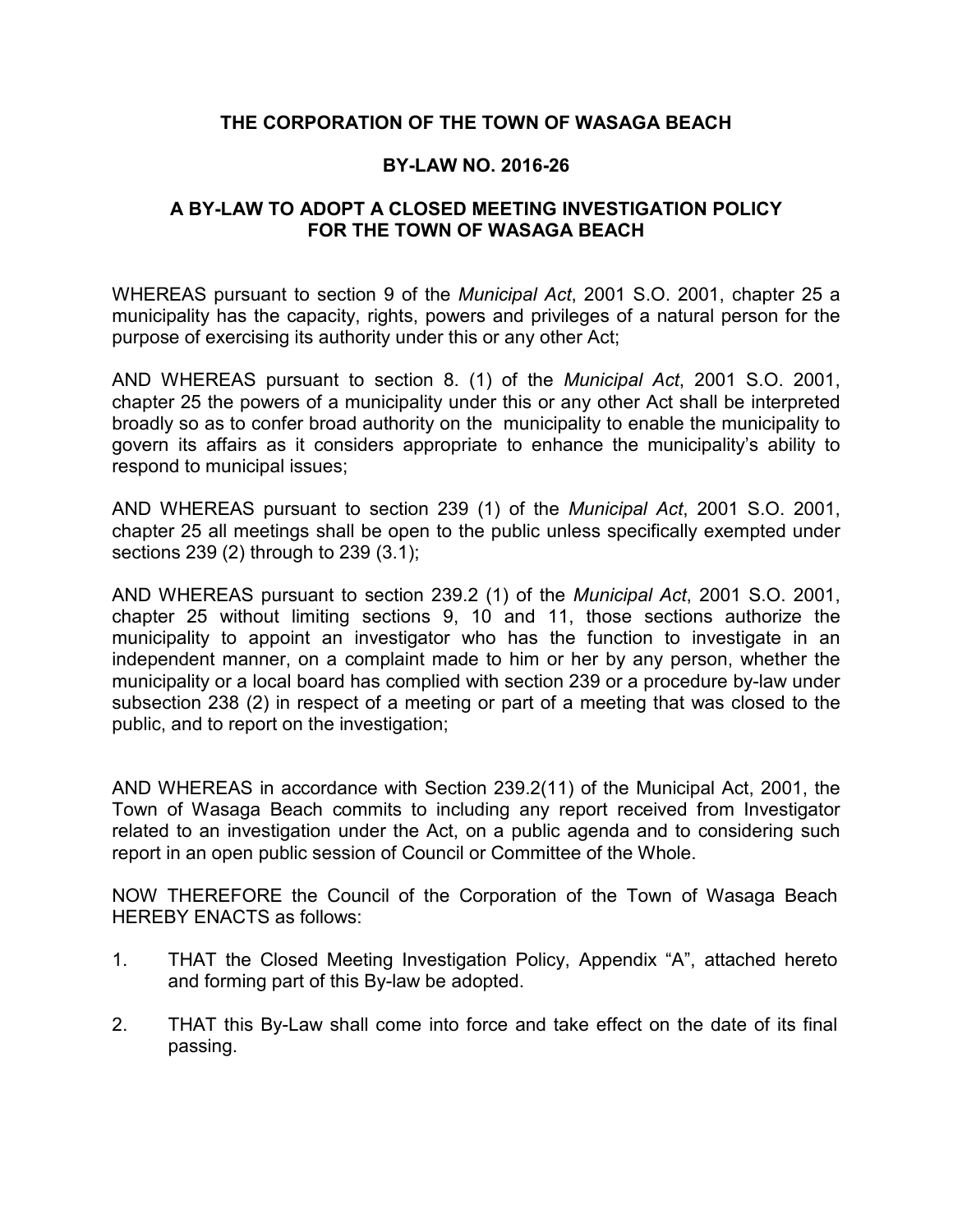READ A FIRST, SECOND AND THIRD TIME AND FINALLY PASSED THIS 16TH DAY OF FEBRURAY, 2016.

Brian Smith, Mayor

Holly Bryce, Town Clerk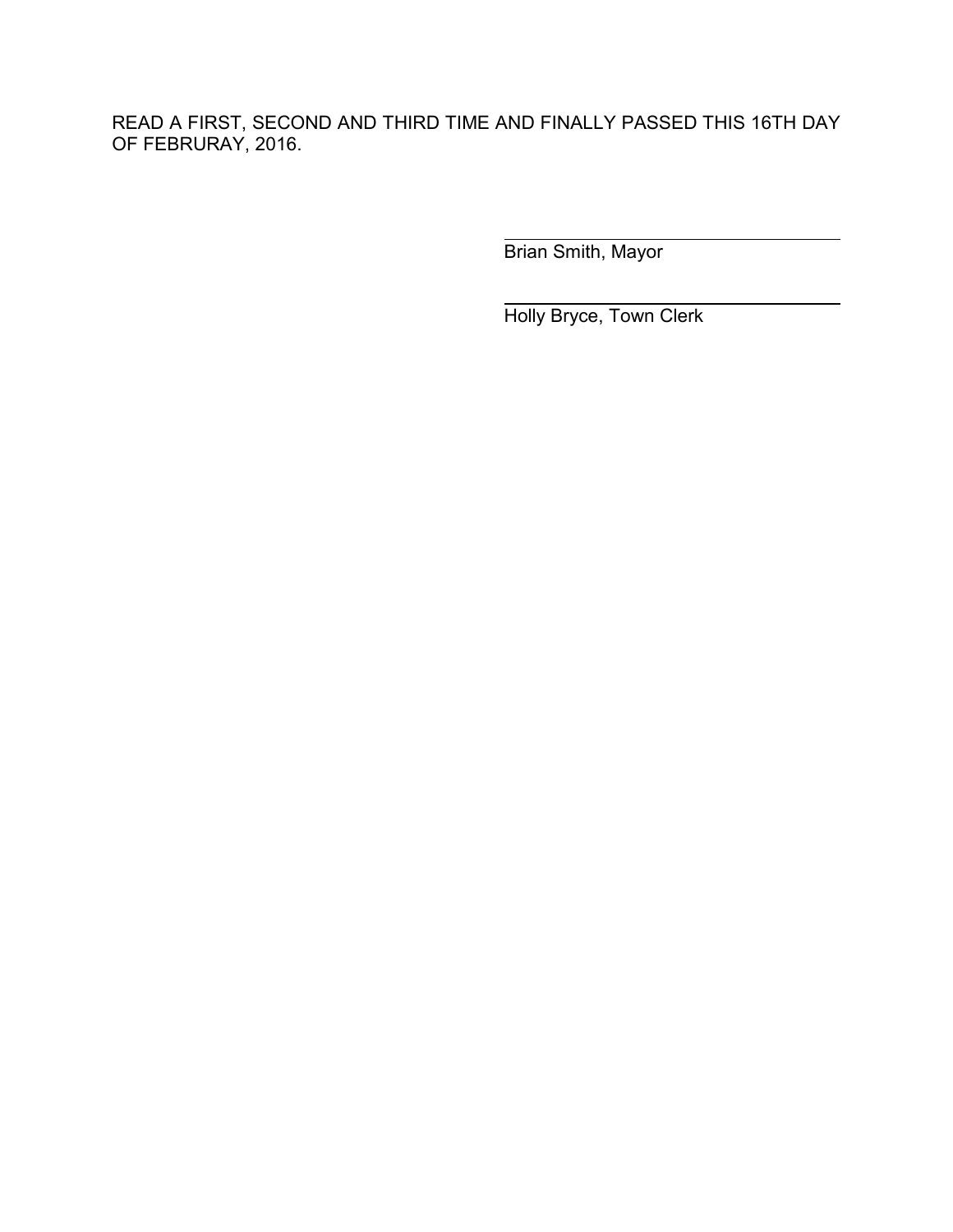

# **THE CORPORATION OF THE TOWN OF WASAGA BEACH**

# **POLICY MANUAL**

| <b>SECTION NAME:</b>                       | <b>POLICY NUMBER:</b>   |
|--------------------------------------------|-------------------------|
|                                            |                         |
| Council                                    | $1 - 4$                 |
| <b>POLICY:</b>                             | <b>REVIEW DATE:</b>     |
|                                            |                         |
| <b>Closed Meeting Investigation Policy</b> | February 2019           |
|                                            |                         |
| <b>EFFECTIVE DATE:</b>                     | <b>REVISIONS:</b>       |
| February 2016                              |                         |
|                                            |                         |
| <b>ADOPTED BY BY-LAW:</b>                  | <b>ADMINISTERED BY:</b> |
|                                            |                         |
| By-Law No. 2016-26                         | <b>Town Clerk</b>       |
|                                            |                         |

# **PURPOSE**

Local government in Ontario must be transparent and accountable. To this end, the Province has set rules for a council, local board or a committee to go into a closed meeting. These rules are found in section 239 of the Act. They must be strictly followed.

A Closed Meeting Investigator investigates, in an independent manner, complaints made to him/her, on whether a municipality/local board has complied with legislation/the local procedure by-law in respect to a meeting (or part) that was closed to the public.

The Town of Wasaga Beach shall ensure that requests for investigations submitted under Section 239 of the Municipal Act, 2001 as amended (the Act) are dealt with in a fair, open and expeditious manner.

The Town of Wasaga Beach shall provide the information requested by the Municipal Closed Session Investigator (Investigator), either written or through interviews, to assist the Municipal Investigator in his/her investigations.

In accordance with Section 239.2(11) of the Municipal Act, 2001, the Town commits to including any report received from Investigator related to an investigation under the Act, on a public agenda and to considering such report in an open public session of Council or Committee of the Whole.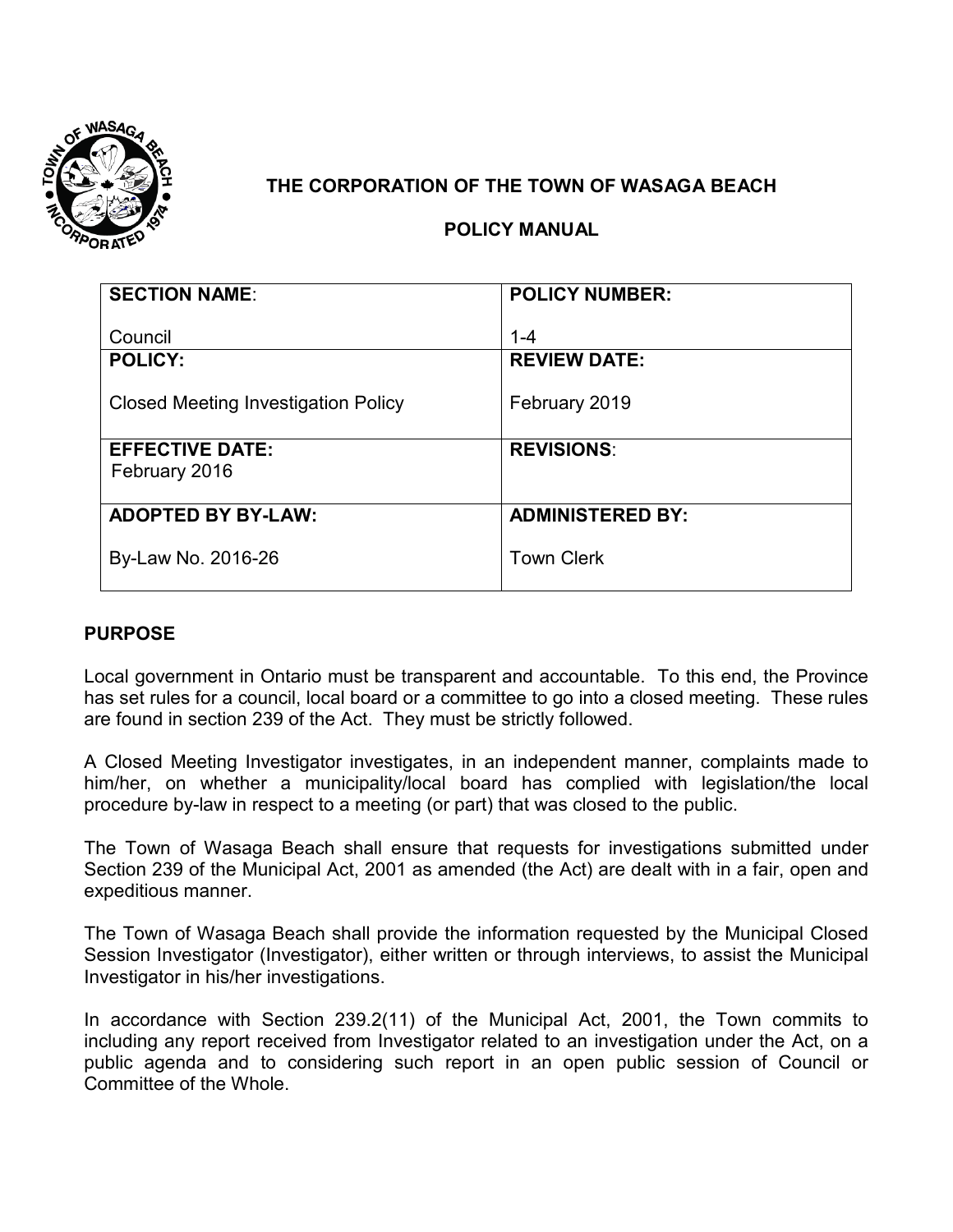This policy applies to all appointed Boards, and Advisory Committees of the municipality with the exception of the Police Services Board and the Public Library Board.

This policy shall be posted on the municipal website www.wasagabeach.com and available from the Clerk's Office, 30 Lewis Street, Wasaga Beach ON L9Z 1A1 or by contacting the Clerk's Office at (705-429-3844 Ext. 2223) or through e-mail to (clerk@wasagabeach.com).

# **SCOPE**

This policy applies to all closed meeting investigations undertaken in accordance with Section 231.1 and 239.2 of the Act.

This policy applies to anyone requesting the investigation of a Municipal Closed Meeting, the Clerk's Office and Meeting Investigator as appointed.

Through By-law the Town of Wasaga Beach has appointed JGM Consulting (John Maddox) as a Municipal Closed Session Investigator and has authorized him to conduct investigations upon receipt of a complaint in respect of meetings or parts of meetings that are closed to the public. The Investigator will determine compliance with the Act or the Municipal Procedural Bylaw and will report on the results of such investigations.

If an Investigator has not been appointed or the appointment lapses, the Provincial Ombudsman will become the default Closed Meeting Investigator for the municipality and this Policy shall be modified accordingly. The Provincial Ombudsman cannot reverse a decision made by the local Closed Meeting Investigator.

# **COMPLAINTS PROCEDURES**

Members of the public, including corporations, may submit complaints to the Investigator relating to compliance with the Act or the Municipal Procedural By-law for meetings or part of meetings that are closed to the public that have occurred after January 1, 2008. All complaints will be treated as confidential at all times. Complaints may be submitted on the established Complaint Form or via written request. The Complaint Form may be downloaded from the Municipal website or can be obtained from the Clerk's Department, together with an envelope addressed to the Investigator which the municipality has appointed under Section 239 of the Act.

# **All complaints must contain the following information:**

- 1. Complainant's name, mailing address, telephone number and e-mail address (if applicable)
- 2. Date of Closed Meeting under consideration (subsequent to January 1<sup>st</sup>, 2008)
- 3. Nature and Background of the particular occurrence
- 4. Any activities undertaken (if any) to resolve the concern
- 5. Any other relevant information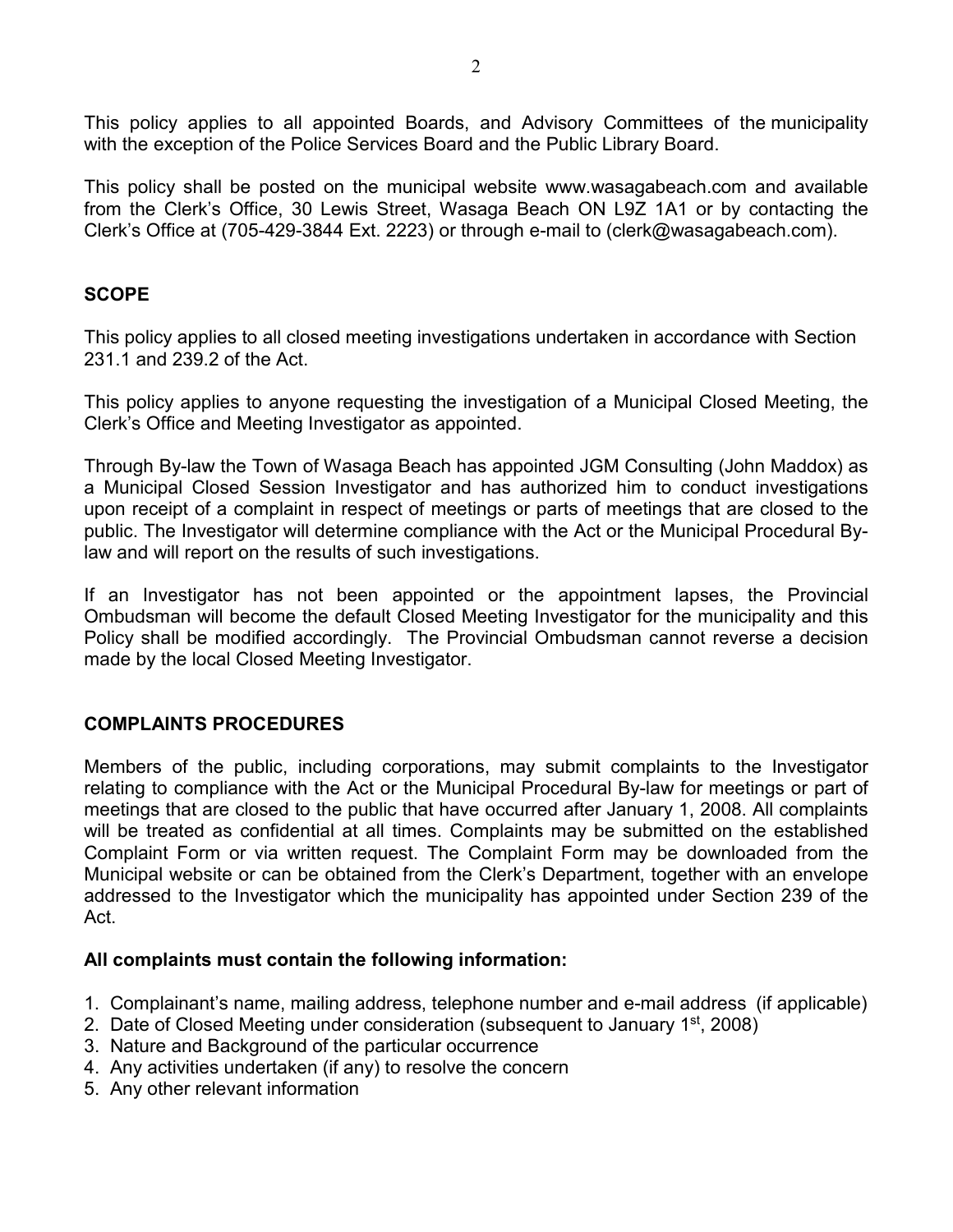- 6. Enclose the applicable fee
- 7. Original signature

Failure to submit the required information will delay the process. A complaint form which is not considered by the Clerk to be complete, in accordance with the above, may be returned to the Complainant to resubmit with all the required information.

#### **Complaints may be submitted to:**

By mail directly to:

John Maddox, JGM Consulting, Municipal Closed Meeting Investigator 99 Edgevalley Road, Unit #42 London, ON, N5Y 5N1

Or

Town of Wasaga Beach Attn: Town Clerk 30 Lewis Street, Wasaga Beach ON, L9Z 1A1

Or

By delivery to the Municipal Clerk in a sealed envelope clearly identified as a Complaint under Section 239 of the Act.

E-mail or Fax will not be accepted.

When complaints are submitted directly to the Clerk, the Clerk shall undertake the following procedures:

- 1. Take all measures to ensure the envelope remains sealed and its contents remain confidential;
- 2. Assign a file number and record the file number on the envelope;
- 3. Log the file number together with the date and time received;
- 4. Forward, forthwith to the Municipal Investigator by regular mail.

Complainants will be notified within 14 business days of the receipt of their complaint by the Complaints Investigator.

For all complaints the municipality shall supply forthwith the following or any other information or documentation as requested by the Investigator related to a complaint:

- Certified copy of Notice of Meeting
- Certified copy of Agenda
- Certified copy of Minutes of Meeting